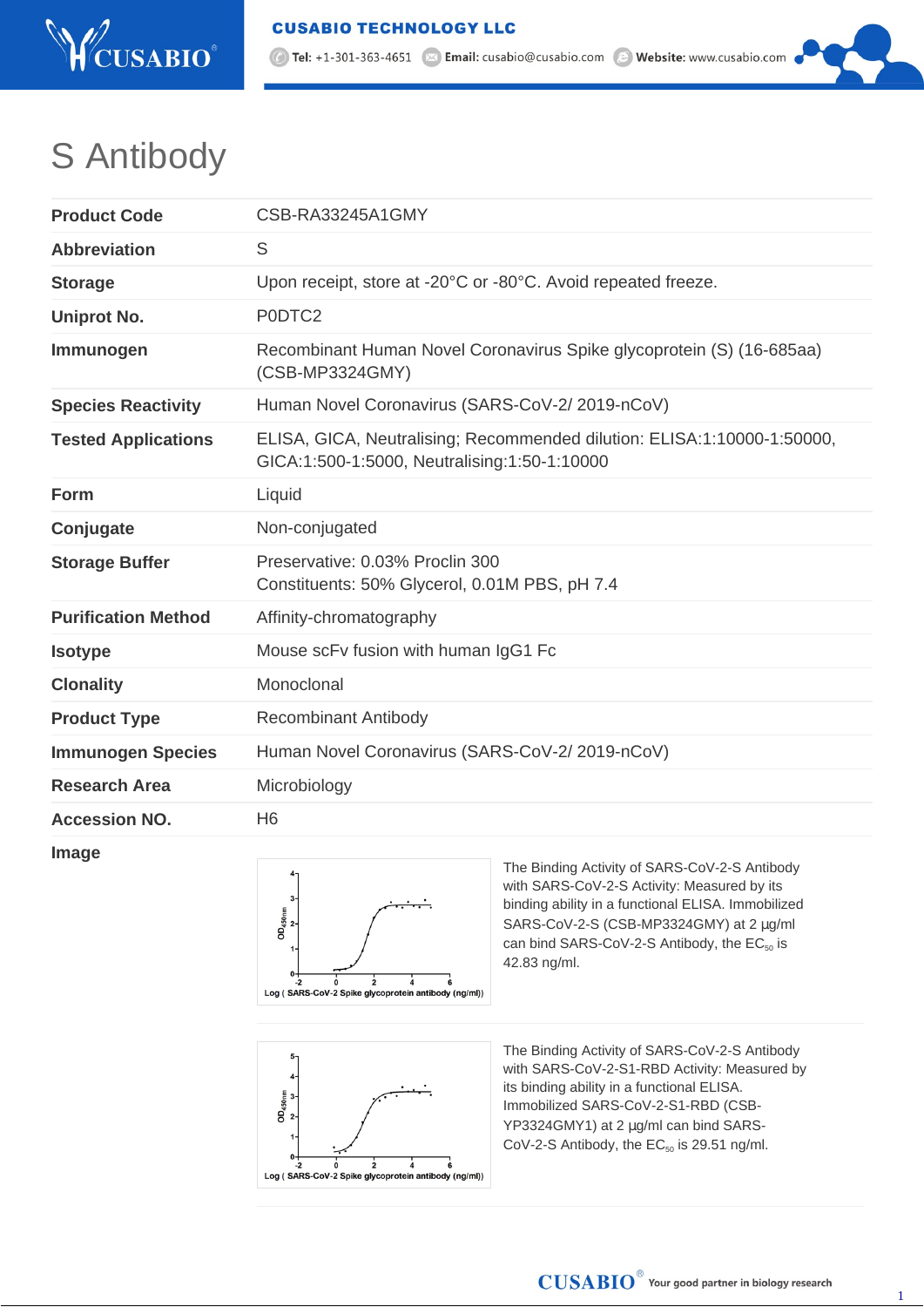



In the Colloidal Gold Immunochromatography Assay detection system, the background of antibody (CSB-RA33245A1GMY) is clean, the detection limit can be as low as 223.2ng/ml (15.625ng/0.07ml), and the sensitivity is very good.



Binding signal of SARS-CoV-2-S1-RBD (CSB-YP3324GMY1) and ACE2 protein-HRP conjugate (CSB-MP866317HU) was inhibited by S Antibody (CSB-RA33245A1GMY) with the  $IC_{50}$ is 23.32 nM.



Binding signal of SARS-CoV-2-S1-RBD (CSB-YP3324GMY1) and ACE2 protein-HRP conjugate (CSB-MP866317HU) was inhibited by S Antibody (CSB-RA33245A1GMY) with the IC<sub>50</sub> is 2.38 µg/ml.



ELISA: Immobilize various types of SARS proteins at concentration of 2µg/ml on solid substrate, then react with SARS-CoV-2-S Antibody at concentration of 100µg/ml, 10µg/ml and 1µg/ml. It shows the SARS-CoV-2-S Antibody (CSB-RA33245A1GMY) is specific for SARS-CoV-2-S1-RBD protein, without any cross-reactivity with MERS-CoV, SARS-CoV, HCoV-OC43 or HCoV-229E.



The Binding Activity of S protein with S Recombinant Antibody. Activity: Measured by its binding ability in a functional ELISA. Immobilized S at 2  $\mu$ g/ml can bind S Recombinant Antibody, the  $EC_{50}$  of S Recombinant Antibody.



The Binding Activity of S protein with S Recombinant Antibody. Activity: Measured by its binding ability in a functional ELISA. Immobilized S at 2  $\mu$ g/ml can bind S Recombinant Antibody, the EC<sub>50</sub> of S Recombinant Antibody.

| Protein Code       | Variants | $EC_{50}$ (ng/mL) |
|--------------------|----------|-------------------|
| CSB-MP3324GMY1(M8) | E484K    | 371.0-487.5       |
| CSB-MP3324GMY1(M7) | K417N    | 4.522-5.950       |
| CSB-MP3324GMY1(M6) | N501Y    | 47.09-86.25       |

The Binding Activity of S protein with S Recombinant Antibody. Activity: Measured by its binding ability in a functional ELISA. Immobilized